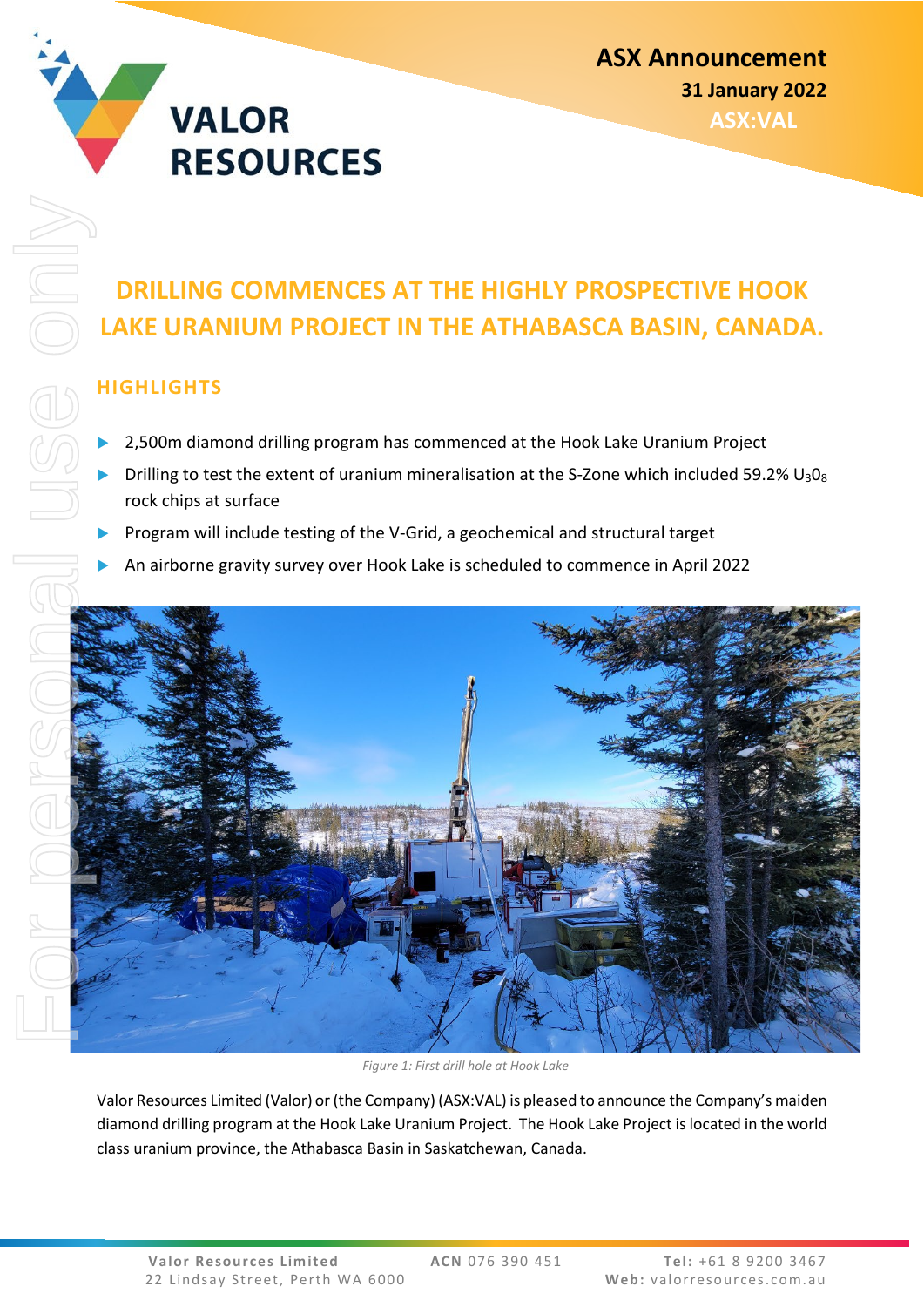

The Hook Lake Project Diamond Drilling program will consist of approximately 2,500m targeted primarily at the S-Zone but also including holes at the V-Grid target.

Executive Chairman George Bauk comments "Following the 2021 exploration program which included on ground field work, various airborne surveys and a review of historical data, the Company is excited to commence drilling at the Hook Lake Project".

"The Hook Lake project has many prospective uranium targets with the team prioritising the S-Zone and the V-Grid as the initial two areas of focus. The S-Zone has known surface mineralisation with results from our 2021 field program highlighting 59.2% U3O8 (see text and Figures 1 and 2 in ASX announcement dated 31 August 2021 and titled "High-grade Uranium-Rare Earth-Silver-Lead Results from Hook Lake Field Program").

The focus is to target various geological features in and around the S-Zone to locate mineralisation at depth."

"Major economies are looking to nuclear energy as a low carbon solution as part of the overall global target to reduce global emissions. China has announced a US\$440 billion program to build 150 new reactors, France and Britain intend to build more reactors and Japan is in the process of reopening its nuclear power plants. These activities will drive demand up and will have a positive impact on the future price of uranium".

"We are focused on uranium exploration in the Athabasca Basin of Canada as it has the highest grade of produced uranium in the world, averaging over 2%. We have raised over A\$5m recently through the Canadian flow through share scheme and funds are to be used for exploration activities in Canada. (see ASX announcement dated 25 November 2021 and titled "A\$5.4 Million Placement Supports Hook Lake Drill Program And Exploration On Uranium Properties - Athabasca Basin, Canada").



*Figure 2: Hook Lake Project-map showing S-Zone and V-Grid drilling area locations*